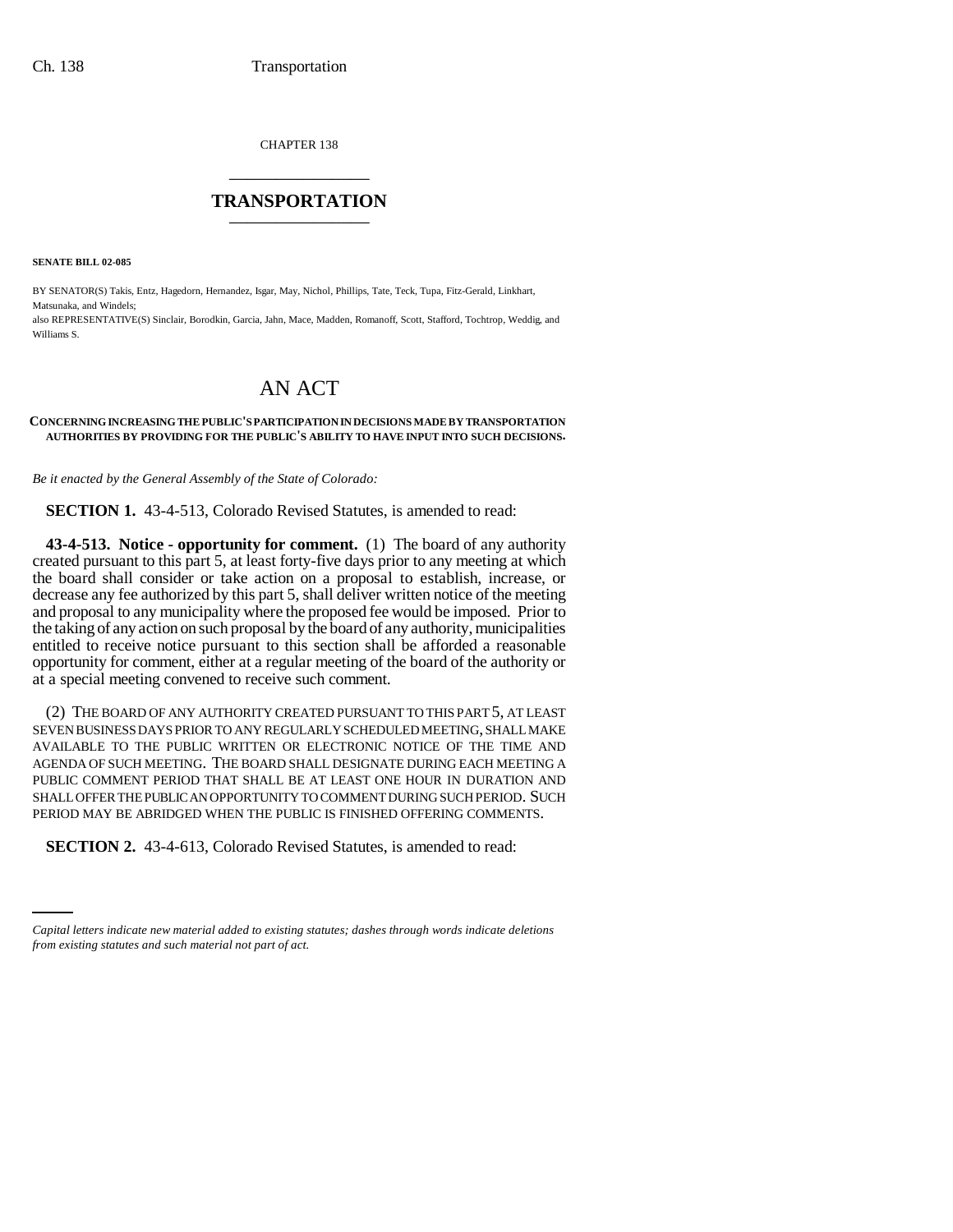Transportation Ch. 138

**43-4-613. Notice - opportunity for comment.** (1) The board of any authority created pursuant to this part 6, at least forty-five days prior to any meeting at which the board shall consider or take action on a proposal to establish, increase, or decrease any tax or fee authorized by this part 6, shall deliver written notice of the meeting and proposal to any county and any municipality where the proposed tax or fee would be imposed. Prior to the taking of any action on any such proposal by the board of any authority, counties, and municipalities entitled to receive notice pursuant to this section shall be afforded a reasonable opportunity for comment, either at a regular meeting of the board or at a special meeting convened to receive such comment.

(2) THE BOARD OF ANY AUTHORITY CREATED PURSUANT TO THIS PART 6, AT LEAST SEVEN BUSINESS DAYS PRIOR TO ANY REGULARLY SCHEDULED MEETING, SHALL MAKE AVAILABLE TO THE PUBLIC WRITTEN OR ELECTRONIC NOTICE OF THE TIME AND AGENDA OF SUCH MEETING. THE BOARD SHALL DESIGNATE DURING EACH MEETING A PUBLIC COMMENT PERIOD THAT SHALL BE AT LEAST ONE HOUR IN DURATION AND SHALL OFFER THE PUBLIC AN OPPORTUNITY TO COMMENT DURING SUCH PERIOD. SUCH PERIOD MAY BE ABRIDGED WHEN THE PUBLIC IS FINISHED OFFERING COMMENTS.

**SECTION 3.** 24-72-202 (5), Colorado Revised Statutes, is amended to read:

**24-72-202. Definitions.** As used in this part 2, unless the context otherwise requires:

(5) "Political subdivision" means and includes every county, city and county, city, town, school district, special district, PUBLIC HIGHWAY AUTHORITY, RURAL TRANSPORTATION AUTHORITY, and housing authority within this state.

**SECTION 4.** 43-4-505 (1), Colorado Revised Statutes, is amended to read:

**43-4-505. Board of directors.** (1) (a) All powers, privileges, and duties vested in or imposed upon the authority shall be exercised and performed by and through the board. The board, by resolution, may delegate any of the powers of the board to any of the officers or agents of the board; EXCEPT THAT, TO ENSURE PUBLIC PARTICIPATION IN POLICY DECISIONS, THE BOARD SHALL NOT DELEGATE THE FOLLOWING:

(I) ADOPTION OF BOARD POLICIES AND PROCEDURES;

(II) APPROVAL OF FINAL ROADWAY ALIGNMENTS;

(III) RATIFICATION OF ACQUISITION OF LAND BY NEGOTIATED SALE;

(IV) INSTITUTING AN EMINENT DOMAIN ACTION, WHICH MAY BE AT A PUBLIC HEARING OR IN EXECUTIVE SESSION;

(V) INITIATING OR CONTINUING LEGAL ACTION, NOT INCLUDING TRAFFIC OR TOLL VIOLATIONS; AND

(VI) ESTABLISHMENT OF FEE POLICIES.